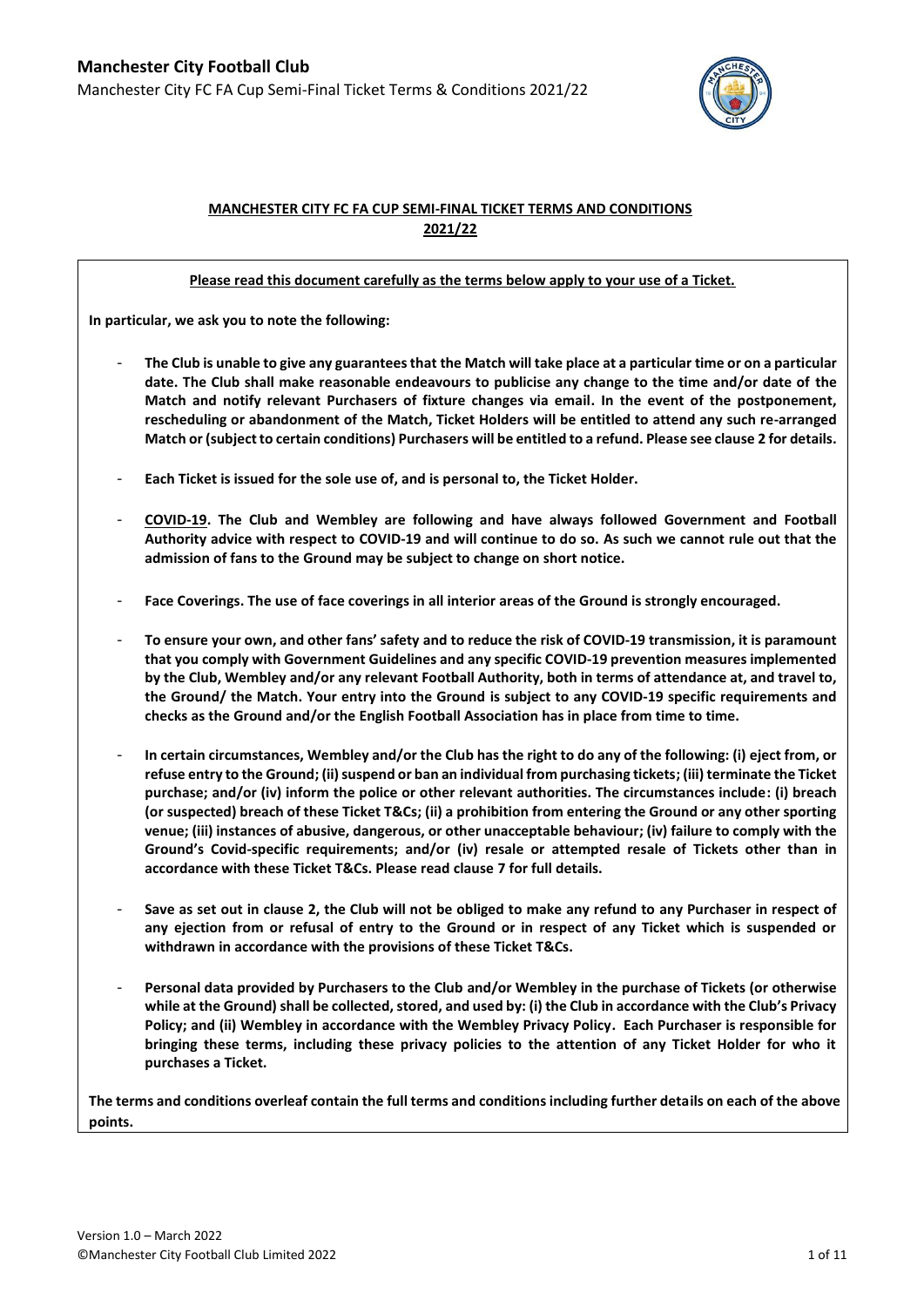

The following terms and conditions (the "**Ticket T&Cs**") apply to all purchases of Tickets (as defined below). Before purchasing a Ticket, please ensure that you have read these Ticket T&Cs along with any COVID-19 prevention measures introduced by the Club and/or Wembley carefully and have shared this information with any Ticket Holder (as defined below) you are purchasing a ticket for. By purchasing a Ticket, you acknowledge (for and on behalf of yourself and any prospective Ticket Holder) that you have read, understood, accept, and agree to be bound by and to comply with these Ticket T&Cs. By purchasing a Ticket for a Ticket Holder, you warrant that you have shared the Ticket T&Cs with the Ticket Holder in advance and have their authority to bind them in this way.

Defined terms used in these Ticket T&Cs shall have the meanings ascribed to them in claus[e 12](#page-9-0) below.

# *Ticket T&Cs*

### **1. Purchase and Issue**

- 1.1 Tickets will only be available to those who meet the Sales Criteria, it being acknowledged that even if the Sales Criteria is met, Tickets are limited and sold subject to availability, so no individual is guaranteed a Ticket.
- <span id="page-1-1"></span>1.2 By applying to purchase one or a number of Tickets, you hereby warrant and represent that: (i) you are a supporter of the Club; and (ii) the personal details you have provided are true and accurate.
- 1.3 By applying to purchase one or a number of Tickets, you are making an offer to the Club. A contract for the supply of a Ticket and any associated benefits shall be created when the required payment has been received by the Club and the Club has issued the relevant Ticket and shall at all times be subject to and conditional on: (i) any additional COVID-19 specific requirements of the Club or Wembley being met; and (ii) any additional specific requirements issued by Wembley in respect of the Ground, being met. An email confirmation will be sent to the individual whose account was used to purchase the Ticket. Any individual purchasing a Ticket for a Ticket Holder other than themselves shall be deemed to be acting with the authority of each such Ticket Holder, including the authority to agree to these Ticket T&Cs and any COVID-19 and/or Wembley specific requirements on such third party's behalf.
- <span id="page-1-0"></span>1.4 The price payable for each Ticket shall be as set out on the Club's Website or as otherwise notified by the Club from time to time. Booking fees may apply. Unless expressly stated otherwise, all prices are inclusive of VAT. The Club always tries to ensure that pricing and ticketing information provided by the Club is correct, but errors may occur. Upon the Club becoming aware of any pricing or product description error in relation to any Ticket which has been purchased, the Club will endeavour to inform the Purchaser as soon as reasonably practicable using the contact details provided to the Club. The Purchaser will have the option of reconfirming the order at the correct price/product description or cancelling the order. If the Club is unable to contact the Purchaser having made reasonable attempts to do so, the Club may treat the order as cancelled. If the order is cancelled or treated as cancelled pursuant to this claus[e 1.4,](#page-1-0) the Club will provide a full refund to the Purchaser using the payment details provided (excluding any booking fees incurred) provided the Ticket (if already issued) is returned to the Club. If valid payment details have not been provided, no further action will be taken by the Club.
- 1.5 Paper Tickets will be posted for the Match w/c 11 April 2022. In the event a duplicate Ticket is requested or sent to a Purchaser or Ticket Holder by the Club, this will be sent by way of a print@home ticket, which the Purchaser or Ticket Holder will be required to print at home. The Club and/or Wembley will not be liable for any loss, damage, injury, or disappointment suffered in connection with a Purchaser or Ticket Holder failing to bring their Ticket to the Match and may refuse entry to the Ground at their discretion.
- 1.6 The Club shall not have any liability to any Purchaser or Ticket Holder for any non-delivery or late delivery of any Tickets, documents or other materials issued by the Club to the Purchaser and/or Ticket Holder resulting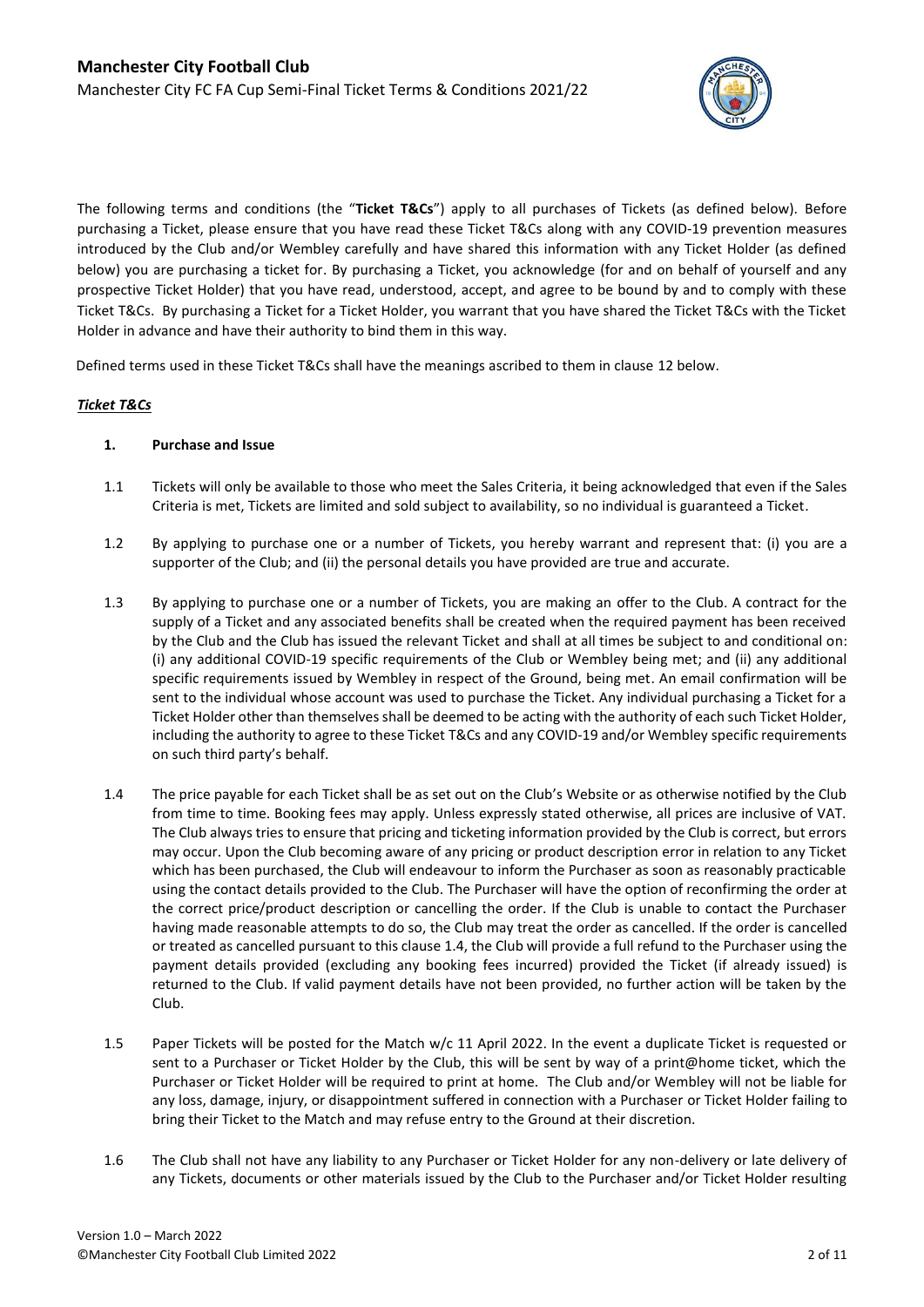

from the actions, omissions, malfunctions, or interruptions of any incomplete or inaccurate personal details or addresses provided to the Club and/or Tickets lost, delayed, or corrupted, or due to computer error in transit. Should any such items purchased not arrive in the post (or in the case of duplicate print@home tickets, by email) at least 1 working day before the Match, the Purchaser should contact the Club immediately.

- 1.7 The Club shall be entitled to require that additional information and/or documentation be submitted to the Club at any time should the Club deem it necessary to verify the Purchaser's and/or individual Ticket Holder's identification and/or other information with regards the Purchaser's Ticket purchases including to satisfy the Club and/or Wembley that any COVID-19 or Wembley specific requirements have been met. The Purchaser and individual Ticket Holder shall cooperate with the Club and/or Wembley in connection with the same.
- <span id="page-2-3"></span>1.8 A Purchaser (acting as a lead booker) may (at all times subject to availability), purchase a Ticket on behalf of another individual (and such individual is identified as the Ticket Holder at the point of purchase of the Ticket), provided: (i) the Purchaser has the authority to make the purchase on behalf of such person; (ii) the Purchaser purchases and retains a Ticket for their own personal use; and (ii) the person on whose behalf the Ticket is purchased meets the Sales Criteria. Such purchase on behalf of another person must be for their personal use only and PROVIDED that:
	- a. such purchase takes place in consideration of no payment or benefit in excess of the face value of the Ticket; and
	- b. such purchase does not take place in the course of any business or for the purpose of facilitating any third party's business; and
	- c. the Purchaser brings to the attention of the individual on whose behalf they have purchased the Ticket, that they will be subject to these Ticket T&Cs and the Conditions of Entry, which will bind each end user as if they were the original purchaser of the Ticket.

# <span id="page-2-0"></span>**2. Changes to Order, Changes to Match Dates and Refunds**

- 2.1 Once purchased, a Purchaser and/or Ticket Holder shall not be entitled to change their Ticket(s).
- <span id="page-2-1"></span>2.2 *General Cancellation Rights.* Should the Purchaser wish to cancel one or more Ticket purchases it can do so in accordance with this clause subject to claus[e 2.5](#page-3-0) provided that:
	- a. a written request to cancel the Ticket(s) is submitted to the Club **at least 7 days before** the date of the Match (using the Club contact details outlined in claus[e 8\)](#page-8-0); and
	- b. the relevant original Ticket(s) (if already issued) is returned to the Club and voided by the Club.
- 2.3 *Covid-19 Specific Cancellation Rights.* In addition to the right to cancel set out in claus[e 2.2](#page-2-1) above, in the limited circumstances where a Ticket Holder needs to cancel their ticket on shorter notice because they are prevented from being able to attend a match due to testing positive for COVID-19, the Ticket Holder must contact the Club as soon as possible (**and in any event at least 3-hours before the scheduled kick off of the Match they are due to attend**). Where a Ticket Holder cannot attend for this reason only, and have provided sufficient notice to the Club along with any supporting evidence as may be reasonably requested by the Club, the Ticket Holder shall be entitled to request a refund of the Ticket which is in their name (less any booking fees incurred) (subject to clause [2.5](#page-3-0) below) (with any refund being paid into the bank account used to originally purchase the Ticket in question).
- <span id="page-2-2"></span>2.4 The Club is unable to give any guarantees that the Match will take place at a particular time or on a particular date or that there will not be further restrictions imposed on the number of fans who are permitted at the Ground. The Club reserves the right to: (i) reschedule or cancel the Match; and/or (ii) cancel your Ticket due to compliance with Official Guidelines without any liability whatsoever. Where reasonably practicable, the Club shall endeavour to publicise any fixture changes in advance via the Club's Website and notify relevant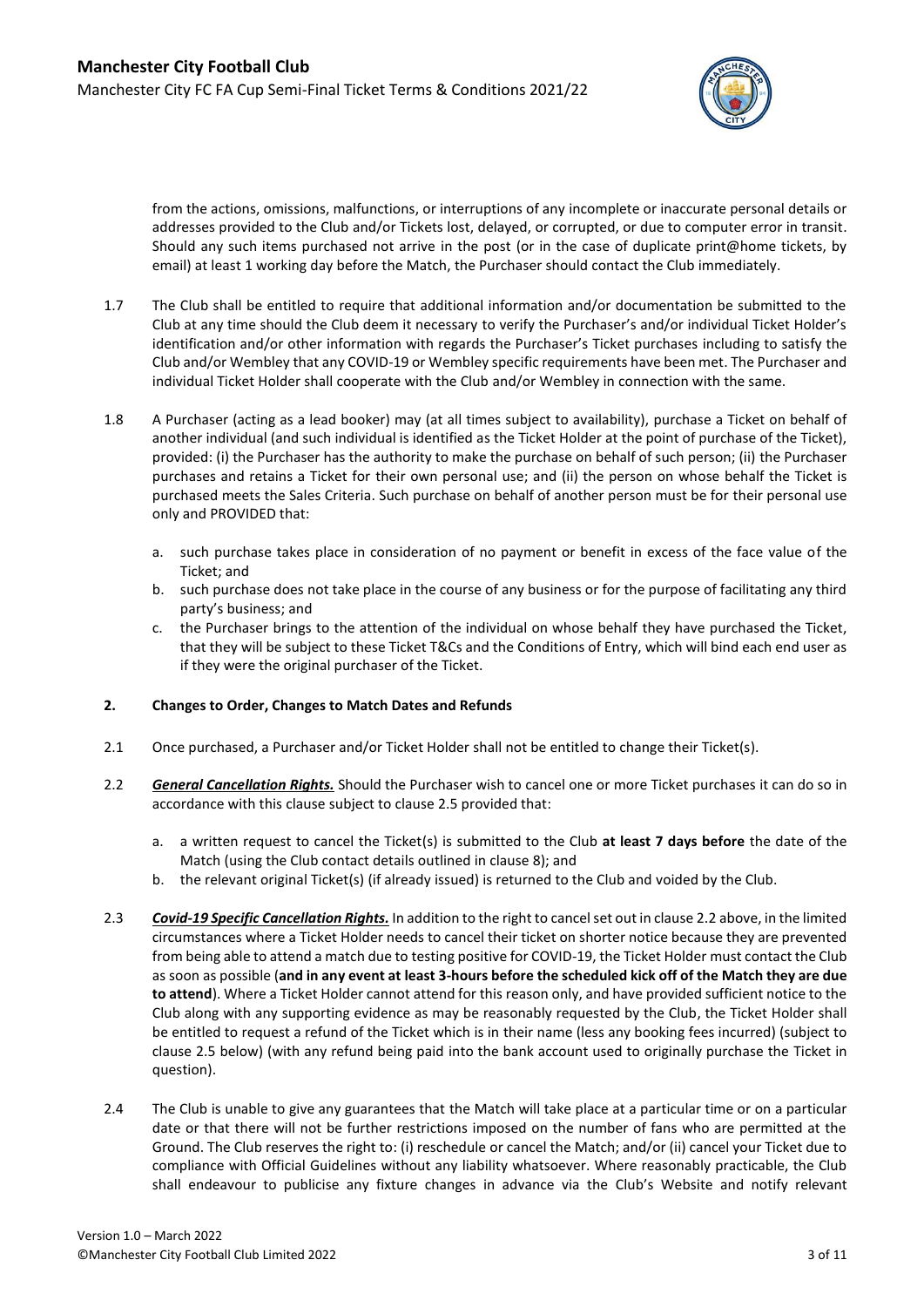

Purchasers of fixture changes via email. In the event of the postponement or abandonment of the Match, the following options shall be available:

- a. if the Official Guidelines change and as a result the Club needs to cancel the Ticket, the Purchaser shall be entitled to request a refund (subject to claus[e 2.5](#page-3-0) below); or
- b. if the Match is rescheduled, and fans are permitted to attend the rearranged Match, the relevant Ticket Holder shall be entitled to:
	- (i) attend any such re-arranged Match; or
	- (ii) subject to clause [2.5](#page-3-0) below, the relevant Ticket Holder shall be entitled to request a refund in accordance with clause [2.2](#page-2-1) (save that, in the event that the Match has been re-arranged for a date which falls within 7 days of the original scheduled date for the Match, a shorter timeframe for requesting refunds will apply and the Club will notify the Purchaser via email of the same).
- <span id="page-3-0"></span>2.5 A refund pursuant to clause[s 2.2](#page-2-1) - [2.4](#page-2-2) will only be issued on the: (i) cancellation of the original Ticket within the timeframe specified (where such Ticket has already been issued); and (ii) satisfactory identification that the individual requesting the refund is the Purchaser. The final decision shall always belong to the Club.
- 2.6 The Club will have no further liability whatsoever, including (but not limited to) any indirect or consequential loss or damage, loss of enjoyment or travel/accommodation costs.

### **3. Use of a Ticket; Transfer of Tickets and Cessation of Rights**

- <span id="page-3-1"></span>3.1 Save as permitted in clause [1.8,](#page-2-3) each Ticket is issued for the sole use of, and is personal to, the Ticket Holder. The Purchaser and any Ticket Holder shall not sell, assign, or transfer their Ticket(s) to any other person. The reference to selling a Ticket includes: (i) offering to sell a Ticket (including via any website or social networking/ media sites); (ii) exposing a Ticket for sale; (iii) making a Ticket available for sale by another; and/or (iv) advertising that a Ticket is available for purchase. For the avoidance of doubt (and by way of example only) a Ticket may not be: (i) offered as a prize in any promotion, prize draw or competition; (ii) transferred, lent or sold to any third party as part of a hospitality or travel package; (iii) given to a third party who agrees to buy some other goods or services; or (iv) used for any other commercial purpose (all save as expressly authorised by the Premier League, Football Association, Football League, FIFA, UEFA or the Club as applicable).
- <span id="page-3-2"></span>3.2 The unauthorised sale or disposal of a Ticket (as described in clause [3.1\)](#page-3-1) may amount to a criminal offence under section 166 of the Criminal Justice and Public Order Act 1994, as amended by the Violent Crime Reduction Act 2006. If an individual is convicted of a ticket touting offence anywhere in the world, or the Club reasonably suspects that an individual has committed (or is attempting to commit) a ticket touting offence anywhere in the world, then:
	- a. the Club may notify the police and/or one, any or all the Football Authorities who in turn may notify other clubs and/or the relevant law enforcement authorities. The information that we share may include personal details, information about the offence and about ticket purchases (including payment details). We will use this to identify and prevent ticket touting offences and general disorder at matches;
	- b. the Club may make any such enquiries as the Club considers necessary; and
	- c. such conduct shall be deemed to be a serious breach of these Ticket T&Cs by the Purchaser and/or Ticket Holder.
- 3.3 If a Purchaser suspects that ticket touting is taking place in or around the Ground, the Club requests that they promptly report their suspicions to the Club and the police.
- 3.4 All Tickets will remain the property of the Club and may be confiscated, cancelled, or withdrawn by the Club (and/or where appropriate, Wembley) in accordance with these Ticket T&Cs at any time.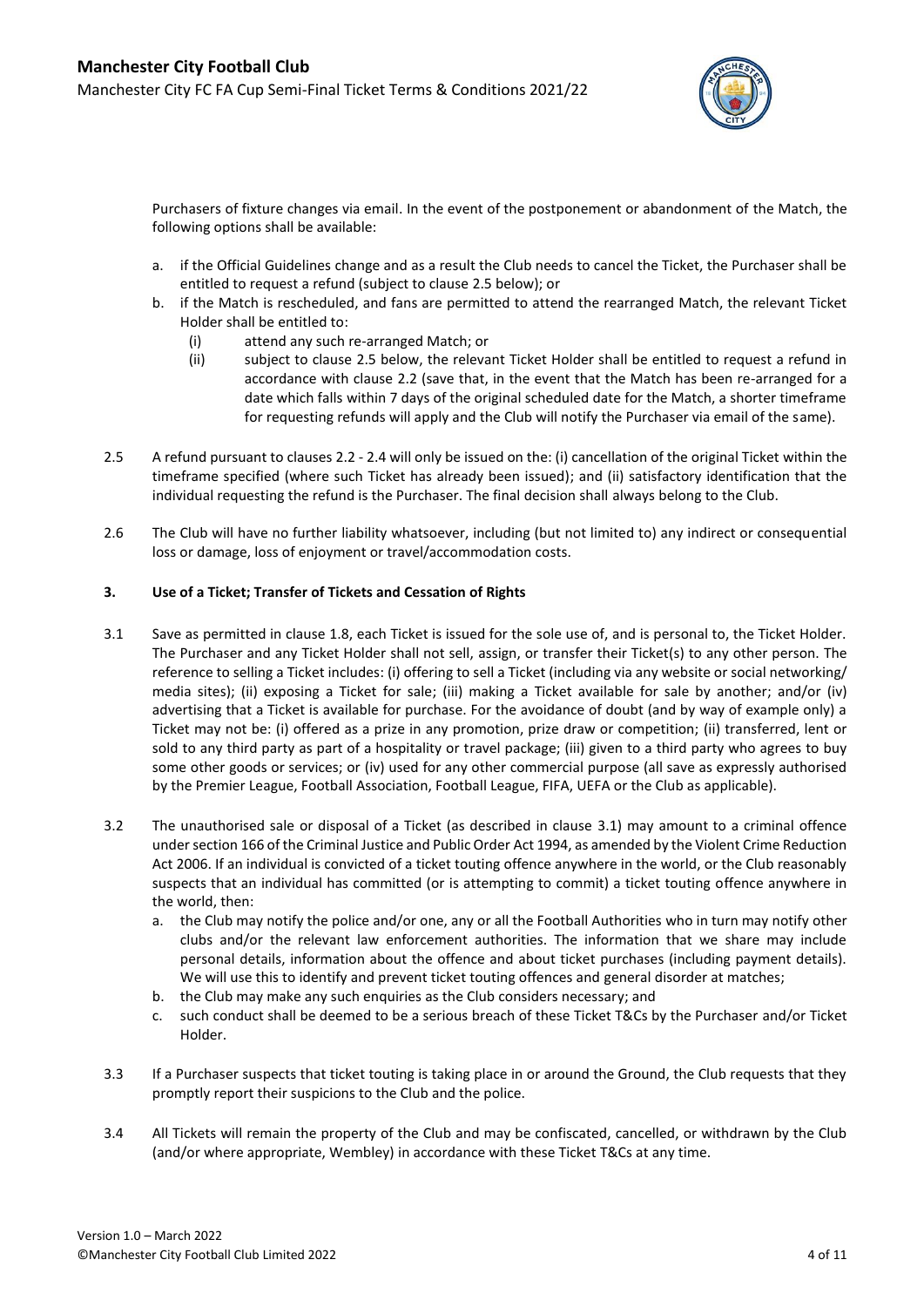

#### **4. Access to the Ground**

- 4.1 To gain admission to the Ground, a valid Ticket must be presented along with evidence of identity, age and/or address if required at any time by any official, steward or employee of the Club and/or Wembley or any police officer. If the Purchaser fails to return a Ticket when required, it shall be deemed to be in breach of these Ticket T&Cs and, for the avoidance of doubt, the provisions of clause 7 will apply.
- 4.2 Entry into the Ground is subject always to:
	- a. the Conditions of Entry; and
	- b. any COVID-19 specific requirements implemented by the Club or Wembley having been met to the Club's/ Wembley's (as applicable) satisfaction (e.g., a heath questionnaire, temperature check).
- 4.3 By purchasing and/or using a Ticket you: (i) certify that you have read, understood, and accepted the Conditions of Entry; (ii) agree to be bound by and to comply with the Conditions of Entry; and (iii) agree to bring to the attention of others, as required above, the Conditions of Entry.
- 4.4 A Ticket permits the holder to occupy the seat indicated on the Ticket at the Match, or such other alternative seat as the Club and/or Wembley may, from time to time, allocate at its reasonable discretion. Nothing in these Ticket T&Cs shall constitute or imply any entitlement to occupy the seat indicated on the Ticket at any subsequent match or event.
- 4.5 The Club and/or Wembley reserves the right in its sole discretion to allocate a Ticket Holder an alternative seat in the Ground if:
	- a. the part of the Ground in which the Ticket Holder's seat is located is closed for operational reasons, maintenance, repairs, or re-structure;
	- b. the opposition is allocated part of the Ground in which the Ticket Holder's seat is located;
	- c. the relocation is necessary to comply with any requirements of the Football Authorities in respect of any Match played at the Ground;
	- d. required to comply with any measures which the Club and/or Wembley considers necessary or prudent to minimise the risk of transmission of COVID-19 or any other infectious disease; and/or
	- e. the Club, Wembley, the police, or any other relevant authority (including Football Authorities) consider that a relocation is necessary in the interests of safety, public order, or crowd control.
- 4.6 Ticket Holders accept and acknowledge that seating allocation may be subject to COVID-19 prevention measures as determined by the Club and/or Wembley from time to time. Ticket Holders agree to remain in their allocated seats wherever possible and shall in no circumstances sit in any seat other than their allocated seat even if other seats appear empty.
- <span id="page-4-0"></span>4.7 Ticket Holders agree to conduct themselves at all times in a manner befitting a representative of the Club and agree not to do anything or procure anything to be done that will or is likely to bring the name or reputation of the Club into disrepute. Without prejudice to the generality of the foregoing, the Club does not tolerate abusive, offensive, homophobic, sexual, sectarian, racial or discriminatory behaviour in any form (whether physical, verbal, or other) and any such conduct shall be considered a serious breach of these Ticket T&Cs. Any Ticket Holder who is found or is reported to be abusing any football player, supporter, member of staff or any other individual in or around the Ground will face arrest and prosecution by the police and a banning order by the Club (and/or any other clubs and authorities).
- <span id="page-4-1"></span>4.8 Save as set out in clause [4.9](#page-5-0) below, you shall not capture, log, record, transmit, play, issue, show or otherwise communicate (by digital or other means) any Material in relation to the Match, any players or other persons present in the Ground and/or around the Ground, nor may you bring into the Ground or use within the Ground (or provide to, facilitate or otherwise assist another person to use within the Ground) any equipment or technology which is capable of capturing, logging, recording, transmitting, playing, issuing, showing or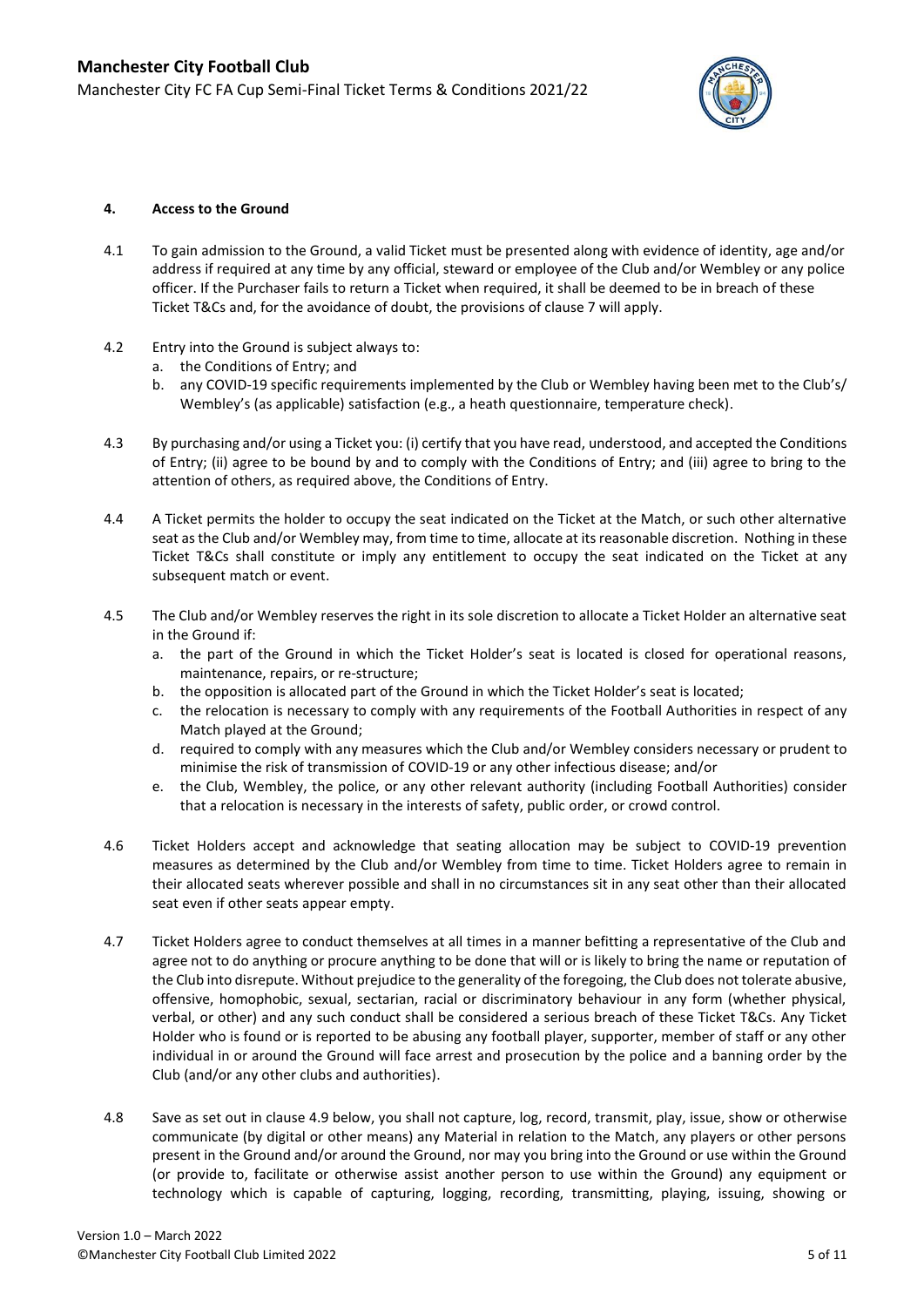

otherwise communicating (by digital or other means) any such Material. Any person acting in breach of this provision may have such equipment or technology confiscated and/or will be required to deliver up any tapes, films, disks, memory cards, memory sticks or other recordings of the Material (and all copies thereof) in whatever form, to Wembley, the Football Association and/or the Club and the copyright, database right and all other rights, title and interest in and to all Material is hereby assigned to the Football Association, including by way of present assignment of future copyright pursuant to section 91 of the Copyright, Designs and Patents Act 1988, and claus[e 7](#page-6-0) shall apply.

- <span id="page-5-0"></span>4.9 Mobile telephones and other mobile devices are permitted within the Ground PROVIDED THAT: (i) they are used for personal and private use only (which, for the avoidance of doubt and by way of example only, shall not include the capturing, logging, recording, transmitting, playing, issuing, showing, or any other communication of any Material for any commercial purposes); and (ii) no Material that is captured, logged, recorded, transmitted, played, issue, shown or otherwise communicated by a mobile telephone or other mobile device may be published or otherwise made available to any third parties including via social networking/ media sites.
- <span id="page-5-1"></span>4.10 Ticket Holders shall:
	- a. not seek to enter the Ground where to do so would be non-compliant with the Club's and or the Ground's COVID-19 prevention measures;
	- b. not offer or distribute (either free or for sale by any person) within the Ground any consumer article or commercial product of any nature. For the avoidance of doubt this clause shall not prevent the lawful distribution of text publications in any format (for example, Fanzines) which do not infringe clause [4.7](#page-4-0) where both the content and the publication are lawful in all respects and do not in the Club's reasonable opinion constitute a threat to public order;
	- c. not bring into the Ground any food or drink items unless purchased at the Ground's external kiosks;
	- d. not bring into, use, or display within the Ground any sponsorship, promotional or marketing materials, other than official Club merchandise, and/or other football-related clothing worn in good faith (in accordance with clause [1.2](#page-1-1) above);
	- e. adhere to any relevant dress code in place at the Ground. Ticket Holders who do not, in the reasonable opinion of the Club and/or Wembley, comply with the relevant dress code will not be admitted to the Ground; or
	- f. not attempt to gain access to the Ground wearing or carrying apparel (including hats and/or scarves) that demonstrates support for a team other than the Club (but for the avoidance of doubt, not including any "half and half" apparel sold in relation to the Match). Any such attempt may result in admission being refused or the relevant individual being ejected from the Ground.
- 4.11 The Club and/or Wembley reserves the right to refuse entry to/eject any person from the Ground who (in the Club's and/or Wembley's reasonable opinion) attempts to undertake any action in contravention of clauses [4.9](#page-5-0) and/o[r 4.10](#page-5-1) and to withdraw or suspend the individual's Ticket at the Club's and/or Wembley's discretion (and no refund will be given).
- 4.12 The Ground will be operating a 100% search policy and Ticket Holders must submit to a search to enter the Ground. A restricted bag policy will also be in operation, details of which can be found on Wembley's Website.
- 4.13 All under 14s must be accompanied by an adult to enter the Ground and entry will not be permitted for children under the age of 2.

### **5. Disabled Supporters**

- 5.1 **Concessionary Rates**: Disabled Supporters who can provide the Club with any of the following as proof of their disability shall be entitled to purchase a Ticket at a discounted rate:
	- a. a statement of high mobility/living allowance as issued by the Department of Work & Pensions;
	- b. receipt of either the Severe Disablement Allowance or Attendance Allowance;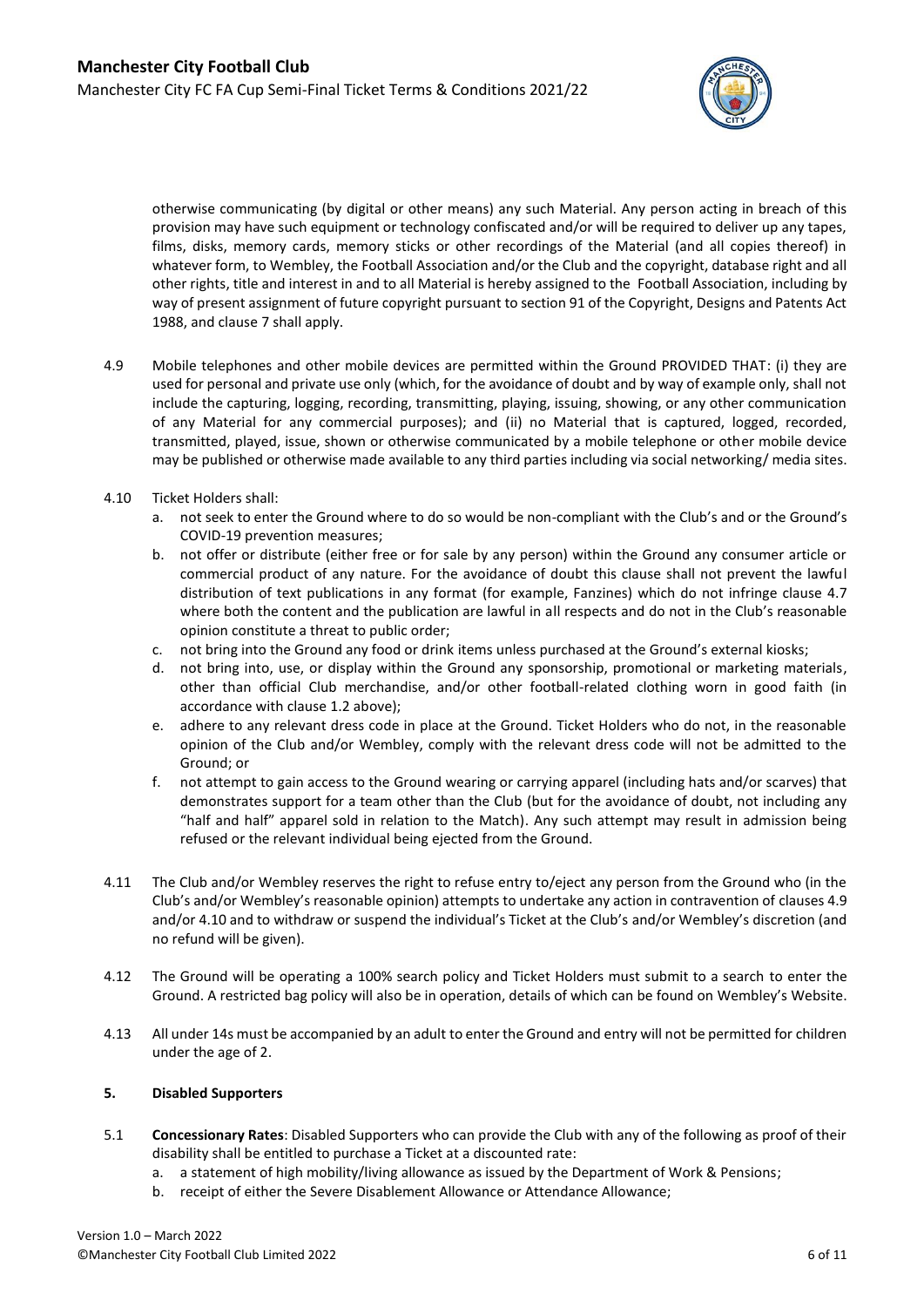

- c. blind or partially sighted registration certificate; or
- d. enhanced rate of Personal Independence Payment.

This list is not exhaustive, and consideration will be given to any other evidence that can be provided, on a case-by-case basis.

- 5.2 **Personal Assistant**: The Club will allow a Disabled Supporter to bring a free of charge Personal Assistant to the Match played at the Ground (save where a Disabled Supporter is aged 13 or under, as all supporters within that age bracket must be accompanied by an adult aged 18 and over to attend the Match) subject to the following conditions:
	- a. the Disabled Supporter must complete and submit an 'Access Requirement Form' to the Club in advance;
	- b. the Disabled Supporter must provide the name of the Personal Assistance at least 72-hours prior to the day of the Match;
	- c. the Personal Assistant shall adhere to and be bound by the same terms and conditions which apply to the Disabled Supporter, and it shall be the responsibility of the Disabled Supporter to inform the Personal
	- d. Assistant of these requirements;
	- e. the Personal Assistant shall only attend the Match with the Disabled Supporter, the Personal Assistant and Disabled Supporter must enter the Ground at the same time;
	- f. the Personal Assistant's ticket is non-transferable; and
	- g. the Disabled Supporter must co-operate with the Club fully, and if requested, provide further evidence that a Personal Assistant is required.
- 5.3 The Club will make every effort to allocate the Personal Assistant with a seat adjacent to the Disabled Supporter, however if this is not possible, the Club will allocate the closest available seat to the Disabled Supporter.
- 5.4 Please note that stewards and members of staff may carry out checks on all Ticket Holders and their attendance over the course of the Match. Any abuse of the rights granted pursuant to this clause 5 will be dealt with severely and will result in the loss of the relevant Ticket(s) and the Club and/or Wembley reserves the right to eject such individuals from the Ground immediately without refund.
- 5.5 The Club and/or Wembley will use reasonable endeavours to accommodate requests to locate or relocate a Ticket Holder into a disabled access area provided the request is based upon a medical condition and such requests are submitted in advance of the Match giving details of the facilities that will be required (stating expressly whether access to the Ground's Induction Loop is required).

# **6. Lost, stolen and damaged Tickets**

- 6.1 The Club and/or Wembley is not responsible for and shall not be obligated to admit entry to a Ticket Holder:
	- a. if the Ticket Holder does not present a Ticket; or
	- b. in respect of any Tickets which are lost, stolen, forgotten, damaged, defaced, or destroyed. Whether Tickets are damaged, defaced or destroyed will be determined by the Club (or Wembley, upon entry) each acting in its sole discretion (as applicable).

### <span id="page-6-0"></span>**7. Cancellation and Withdrawal of a Ticket/Ejection from or Refusal of Entry to the Ground**

- <span id="page-6-1"></span>7.1 Without prejudice to any other rights or remedies that the Club and/or Wembley may have, the Club and/or Wembley reserves the right, at its absolute discretion, to:
	- a. eject a Ticket Holder from the Ground or refuse them entry to the Ground;
	- b. exclude (indefinitely or for a period of time determined by the Club and/or Wembley) a Purchaser/Ticket Holder from using and/or applying to purchase any Ticket in respect of any future Match held at the Ground (including the use of any benefits associated with the Ticket);
	- c. terminate the contract for the purchase of the Ticket; and/or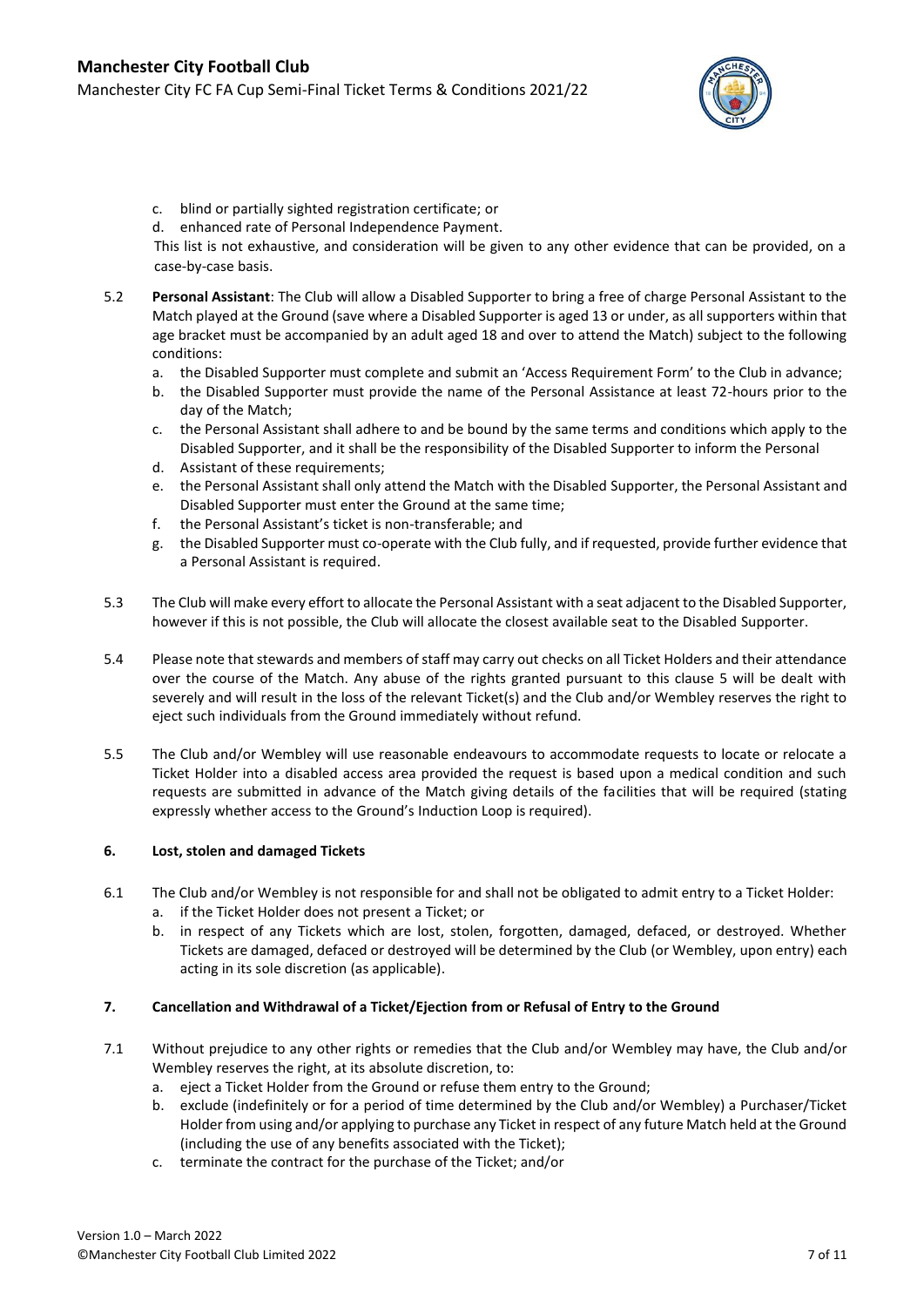

- d. provide the police and any other relevant authorities including any Football Authority and/or any other football clubs with any relevant information, in any of the following circumstances:
	- (i) the Purchaser or Ticket Holder (or any person in possession of the relevant Ticket) breaches any of the Ticket T&Cs or Conditions of Entry (or the Club and/or Wembley has reasonable grounds to suspect such breach);
	- (ii) the Club and/or Wembley reasonably suspects that entry into the Ground by the Ticket Holder (or any person in possession of the Ticket) will result in a breach of these Ticket T&Cs or the Conditions of Entry or the terms and conditions of any other Club related scheme;
	- (iii) the Club and/or Wembley reasonably suspects that a Ticket Holder's Ticket has been offered for re-sale or re-sold in contravention of these Ticket T&Cs;
	- (iv) the Purchaser/Ticket Holder is prohibited (by law or otherwise) from attending the Ground or any other sporting venue anywhere in the world or is the subject of football related criminal or civil proceedings; or
	- (v) the Purchaser/Ticket Holder (or any person in possession of the relevant Ticket) engages in any abusive, dangerous, or other unacceptable behaviour in or around the Ground or any other sporting venue anywhere in the world.
- 7.2 Without prejudice to the general nature of claus[e 7.1,](#page-6-1) the following actions are a non-exhaustive list of conduct which constitute a serious breach of the Ticket T&Cs and the Conditions of Entry and enable the Club and/or Wembley to exercise its rights as described in clause [7.1](#page-6-1) above:
	- a. smoking in designated non-smoking areas (including the smoking of electronic cigarettes which is banned in the Ground);
	- b. being (or appearing to be) intoxicated;
	- c. persistent standing in seated areas whilst the Match is in progress;
	- d. the sale or transfer of a Ticket to any person;
	- e. the deliberate misuse of a Ticket (including but not limited to the use of a Ticket described in claus[e 3.2\)](#page-3-2);
	- f. any misrepresentation in relation to claus[e 1.2,](#page-1-1) above;
	- g. the possession of a banner or flag that bears material or slogans that are offensive, obscene, abusive, or racist;
	- h. the throwing of any object within the Ground that may cause injury or damage to people or property without lawful authority or excuse;
	- i. the use of foul, obscene, abusive and/or racist language and/or gestures;
	- j. the chanting of anything of an indecent or racist nature;
	- k. fighting, or engaging in and/or inciting violence;
	- l. any other conduct outlined in claus[e 4.8;](#page-4-1)
	- m. bringing any of the following into the Ground (or using them within the Ground): (i) illegal drugs; (ii) other illegal substances; (iii) fireworks; (iv) firecrackers; (v) smoke canisters; (vi) air horns; (vii) flares; (viii) laser devices; (ix) bottles; (x) glass vessels; or (xi) any item that might be used as a weapon or compromise public safety;
	- n. entering the playing area or any adjacent area to which spectators are not generally admitted without lawful authority or excuse;
	- o. the supply of any misleading or incorrect information in any application;
	- p. any failure or refusal to observe COVID-19 prevention measures that may be in place;
	- q. any failure or refusal to observe any Wembley specific requirements;
	- r. any failure or refusal to observe the lawful instructions of the Police, the Club or Wembley (including their respective representatives e.g., stewarding staff);
	- s. any breach of claus[e 4.7](#page-4-0) above; and
	- t. any failure to pay or default of payment in respect of any sums owing to the Club (or any third party) in respect of any Ticket.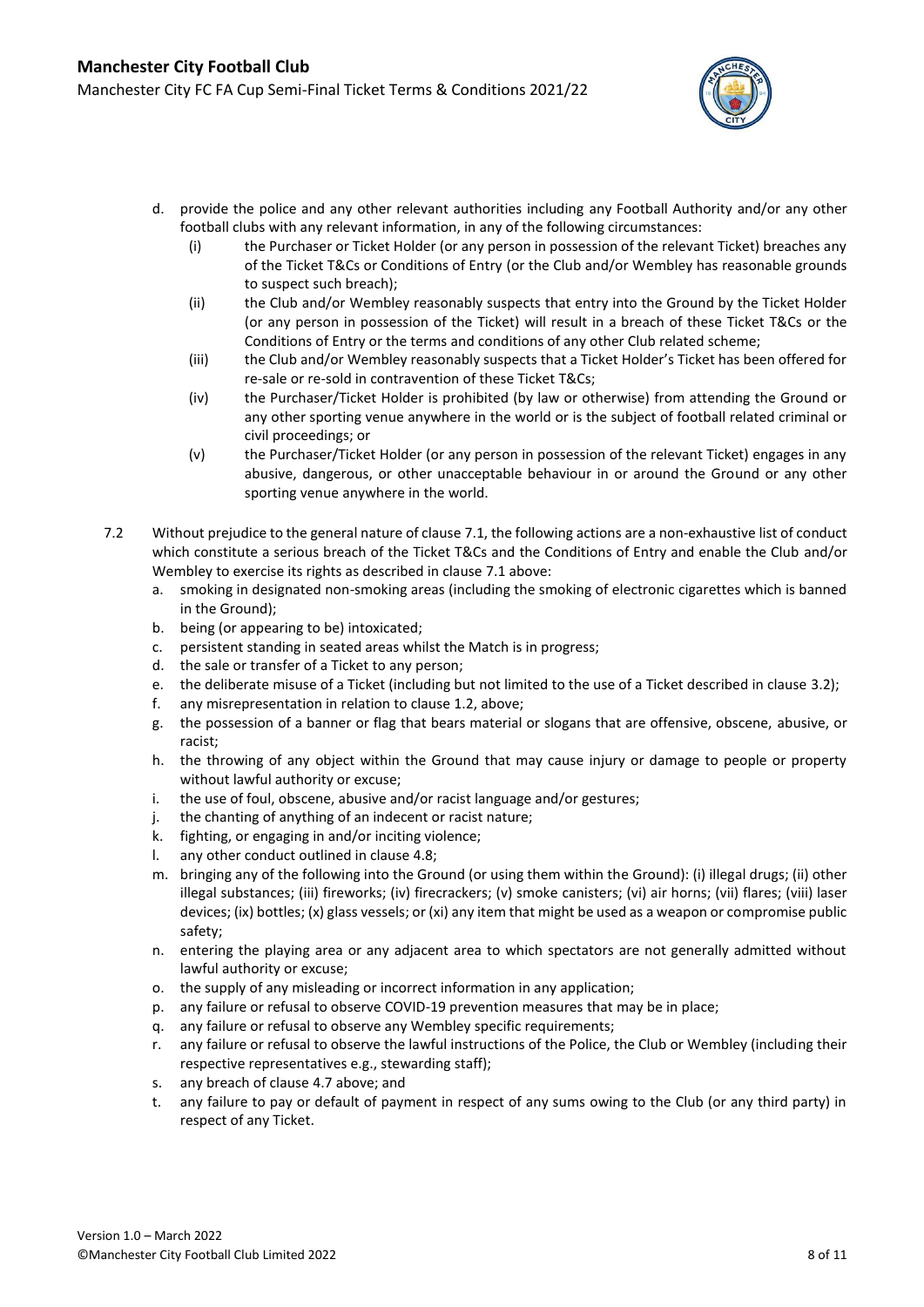

- 7.3 The Club will not be obliged to make any refund to any Purchaser in respect of any ejection from or refusal of entry to the Ground or in respect of any Ticket which is suspended or withdrawn in accordance with the provisions of these Ticket T&Cs.
- 7.4 Any person attempting to enter or having entered the Ground with a concessionary priced Ticket must meet the criteria applicable to such a concession Ticket. Failure to do so may result in: (i) refusal of entry to, or ejection from, the Ground and the Ticket being withdrawn with no refund given; and/or (ii) exclusion from using and/or applying to purchase a Ticket in respect of any Match held at the Ground (indefinitely or for a period of time).

### <span id="page-8-0"></span>**8. Change of Details**

8.1 Purchasers/Ticket Holders should promptly notify the Club of any change of details (including changes to payment details and/or addresses) by: (i) telephoning the Club on +44 (0) 161 444 1894; or (ii) writing to the Club, for the attention of 'Supporter Services', quoting the relevant supporter number. Purchasers may be required to provide the Club with proof of identity and address to the Club's satisfaction when details are changed under this clause.

### **9. Exclusion of Liability**

- 9.1 Subject to clause [9.3,](#page-8-1) the Club expressly excludes all liability resulting from:
	- a. any failure or delay by the Club in carrying out any of its obligations under these Ticket T&Cs which is caused by circumstances outside of the Club's reasonable control (including in respect of matters related to the Ground, noting that the Ground does not belong to, nor is under the control of, the Club);
	- b. the alteration of the dates and times of Matches; or
	- c. the abandonment, postponement, or cancellation of Matches.
- 9.2 Subject to clause [9.3,](#page-8-1) the Club shall have no liability whatsoever to any Purchaser and/or Ticket Holder for any indirect or consequential loss or damage, loss of enjoyment or travel/accommodation costs.
- <span id="page-8-1"></span>9.3 For the avoidance of doubt, nothing in these Ticket T&Cs shall exclude or limit the Club's liability for:
	- a. death or personal injury caused by the Club or the Club's employees' negligence during the course of their employment; or
	- b. any other conduct for which liability may not be excluded or limited as a matter of English law.
- 9.4 Neither Wembley, the Football Association nor the Club shall be responsible for any interruptions and/or restrictions to the view of the Match caused by virtue of: (i) the position of the seat; and/or (ii) the actions of other spectators.

### **10. Data Protection**

10.1 Each Purchaser and Ticket Holder acknowledges and agrees that the personal data provided by them to the Club in the purchase of Tickets shall be collected, stored and used by the Club and Wembley in accordance with the Data Protection Act 2018 and the General Data Protection Regulation ((EU) 2016/679), the Club's privacy policy (available on the Club's Website a[t www.mancity.com/Common/Privacy\)](http://www.mancity.com/Common/Privacy) (the "**Club's Privacy Policy**") and Wembley's privacy policy (available a[t https://www.thefa.com/public/privacy.](https://www.thefa.com/public/privacy) (the "**Wembley Privacy Policy**")). In particular, the Club may share your personal data, including your name, date of birth, photograph, contact details and information about ticket purchases (including payment details and the names of Ticket Holders) with Wembley, other football clubs, any Football Authority and with law enforcement authorities. This data will be used for the purpose of identifying and preventing violent and antisocial behaviour at matches, including racial, homophobic, or discriminatory abuse, chanting or harassment and with enforcing sanctions under law, regulation, or codes (including, for example, the Premier League's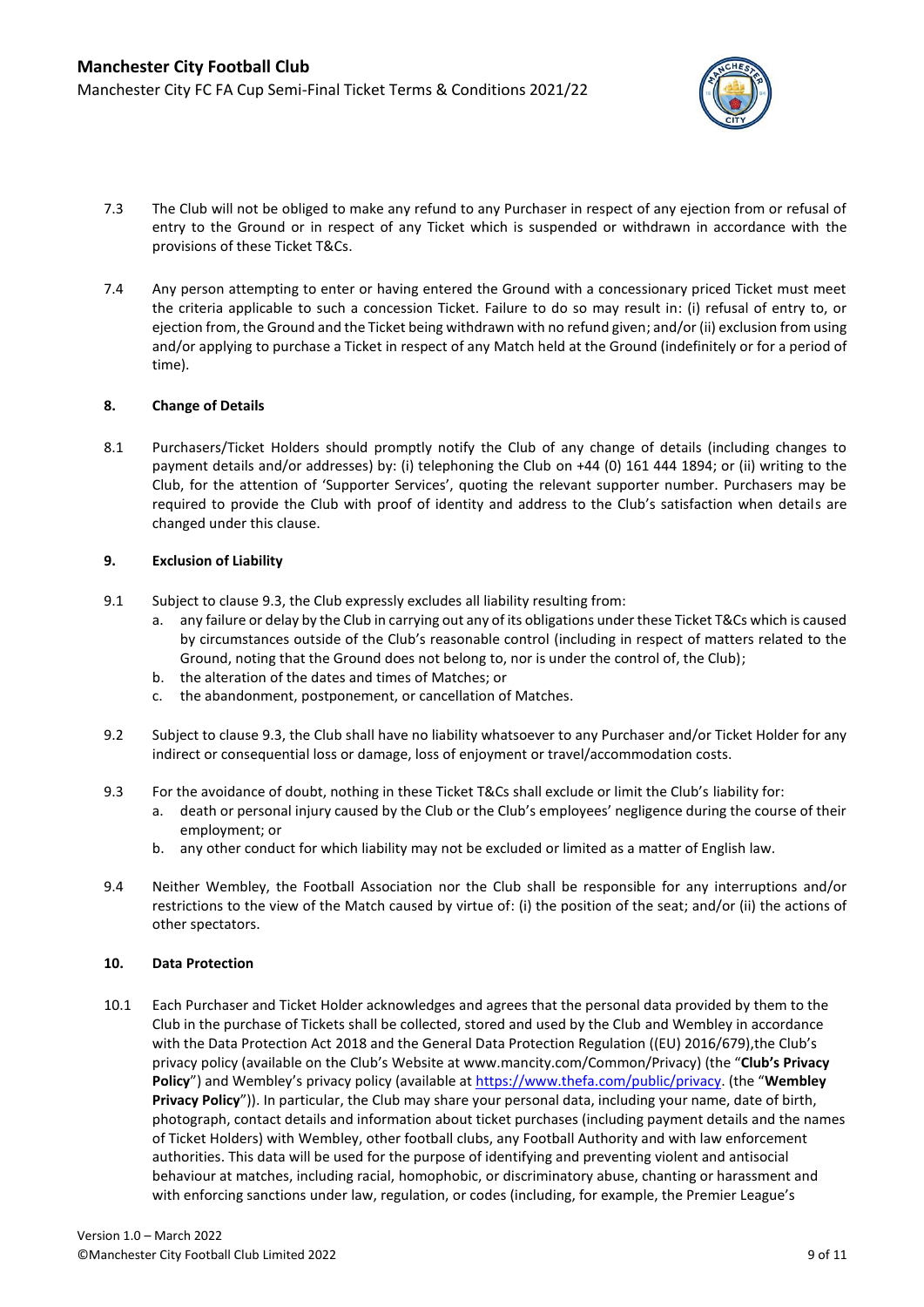

commitment regarding discriminatory and abusive conduct). We may also share your data to support with the handling of fan enquiries and to allow for rapid identification of fans in the event of incidents including health emergencies and general crowd control emergencies. For more information on how we process your data and who we share it with, please consult the Club's Privacy Policy.

10.2 All Ticket Holders agree that the Matches for which the Tickets have been purchased are public, and that their appearance and actions inside and in the perimeter of the Ground are public in nature and that they shall have no expectations of privacy with regards their actions or conduct at Matches. All persons who enter the Ground acknowledge that photographic images and/or video recordings and/or feeds (and/or stills taken from video recordings) may be taken of them and may also be used by way of example and without limitation, in televised coverage of Matches and/or for promotional or marketing purposes by the Club, Wembley, the Football Association or other third parties and the use of a Ticket to enter the Ground constitutes consent to such use.

### **11. General**

- 11.1 These Ticket T&Cs (and all documents referred to herein) comprise the entire agreement between you and the Club in relation to the purchase of individual Tickets and all ancillary benefits.
- 11.2 The Club reserves the right to make amendments to these Ticket T&Cs from time to time, provided that the amendments shall not result in any Purchaser receiving any less than the same or substantially similar benefits to those that the Purchaser was entitled to receive prior to such amendments. Up to date versions of the Ticket T&Cs will be made available as soon as practicable on the Club's Website, and hard copies will be available from the Club upon request.
- 11.3 A reference in these Ticket T&CS to the words "include" or "including", shall be read as being followed by the words "without limitation". References to any legislation, are references to such legislation as may be updated, amended, superseded, replaced, or repealed from time to time.
- 11.4 If any provision(s) of these Ticket T&Cs is/are declared void, ineffective or unenforceable by any competent court, the remainder of the Ticket T&Cs shall remain in effect as if such void, ineffective or unenforceable clause(s) had not been included.
- 11.5 The Club's failure to exercise, or delay in exercising, any right, power, or remedy provided by these Ticket T&Cs or by law shall not constitute a waiver of that right, power, or remedy.
- 11.6 Notwithstanding any other provision in these Ticket T&Cs and except for Wembley and any Football Authority, no other person other than you or the Club has any rights under the Contracts (Rights of Third Parties) Act 1999 (the "**Act**") to rely on or enforce any term of these Ticket T&Cs. Nothing in these Ticket T&Cs shall affect any right or remedy of a third party that exists or is available other than because of the Act.
- 11.7 These Ticket T&Cs and any dispute arising thereof (contractual or non-contractual) shall be governed by and interpreted in accordance with the laws of England and are subject to the exclusive jurisdiction of the courts of England.

### <span id="page-9-0"></span>**12. Definitions and Interpretations**

In these Ticket T&Cs the following words and phrases shall have the following meanings (unless stated otherwise):

| "Club"           | Manchester City Football Club Limited (company number: 00040946) whose registered |
|------------------|-----------------------------------------------------------------------------------|
|                  | address is at the Etihad Stadium, Etihad Campus, Manchester M11 3FF;              |
| "Club's Website" | the Club's website found at the URL www.mancity.com;                              |